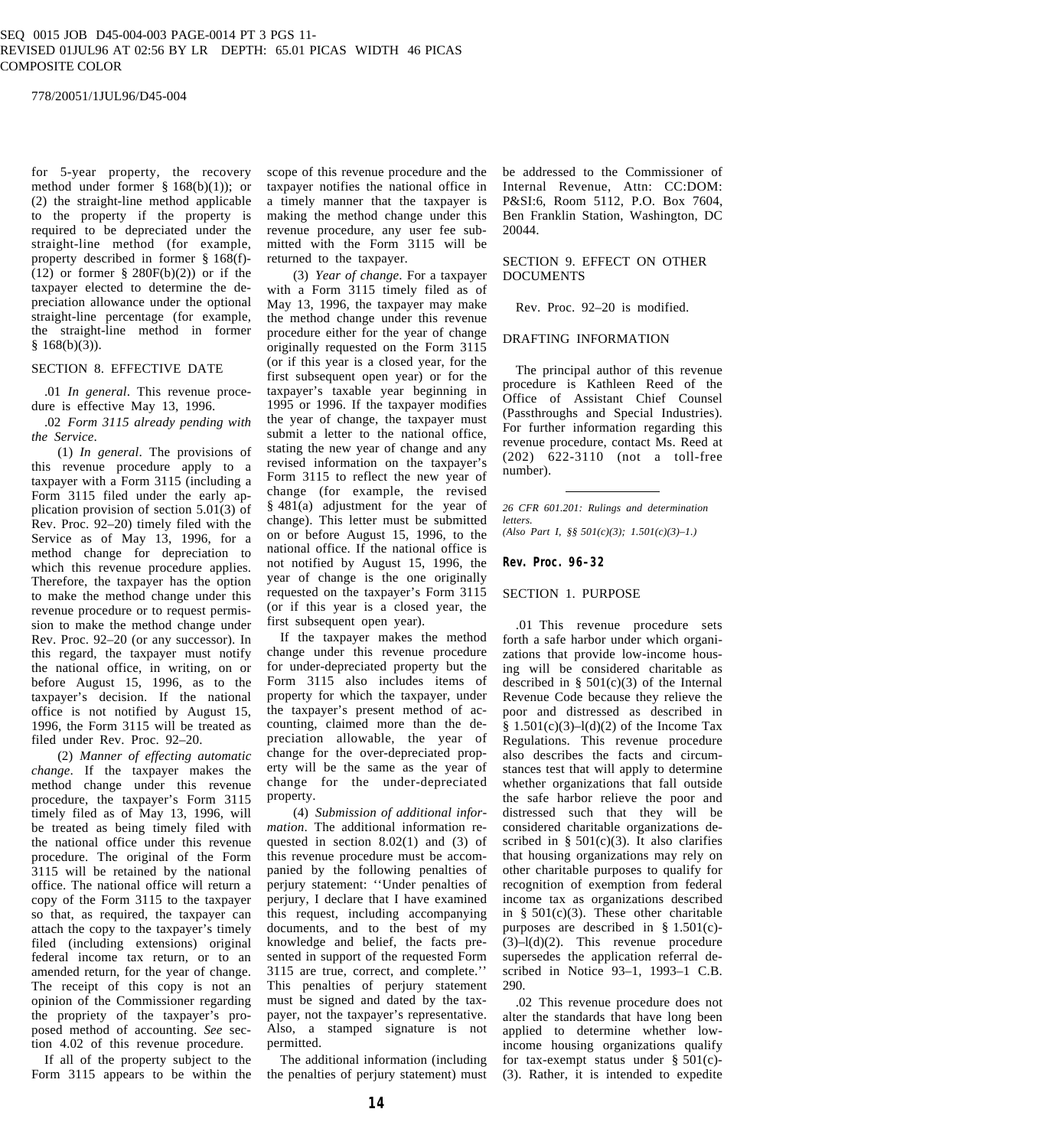the consideration of applications for tax-exempt status filed by such organizations by providing a safe harbor and by accumulating relevant information on the existing standards for exemption in a single document. Low-income housing organizations that have ruling or determination letters and have not materially changed their organizations or operations from how they were described in their applications can continue to rely on those letters.

## SEC. 2. BACKGROUND OF SAFE HARBOR

.01 Rev. Rul. 67–138, 1967–1 C.B. 129, Rev. Rul. 70–585, 1970–2 C.B. 115, and Rev. Rul. 76–408, 1976–2 C.B. 145, hold that the provision of housing for low-income persons accomplishes charitable purposes by relieving the poor and distressed. The Service has long held that poor and distressed beneficiaries must be needy in the sense that they cannot afford the necessities of life. Rev. Ruls. 67–138, 70–585, and 76–408 refer to the needs of housing recipients and to their inability to secure adequate housing under all the facts and circumstances to determine whether they are poor and distressed.

.02 The existence of a national housing policy to maintain a commitment to provide decent, safe, and sanitary housing for every American family is reflected in several federal housing acts. See, for example, § 2 of the United States Housing Act of 1937, 42 U.S.C. § 1437; § 2 of the Housing Act of 1949, 42 U.S.C. § 1441; § 2 of the Housing and Urban Development Act of 1968, 12 U.S.C. § 1701t; and §§ 101, 102, and 202 of the Cranston-Gonzalez National Affordable Housing Act, 42 U.S.C. §§ 12701, 12702, and 12721. Not all beneficiaries of these housing acts, however, are necessarily poor and distressed within the meaning of § 1.501(c)(3)–l(d)(2).

.03 In order to support national housing policy, the safe harbor contained in this revenue procedure identifies those low-income housing organizations that will, with certainty, be considered to relieve the poor and distressed. The safe harbor permits a limited number of units occupied by residents with incomes above the lowincome limits in order to assist in the social and economic integration of the poorer residents and, thereby, further

the organization's charitable purposes. To avoid giving undue assistance to those who can otherwise afford safe, decent, and sanitary housing, the safe harbor requires occupancy by significant levels of both very low-income and low-income families.

.04 Low-income housing organizations that fall outside the safe harbor may still be considered organizations that offer relief to the poor and distressed based on all the surrounding facts and circumstances. Some of the facts and circumstances that will be taken into consideration in determining whether a low-income housing organization will be so considered are set forth in section 4.

.05 Low-income housing organizations may also qualify for tax-exempt status because they serve a charitable purpose described in  $\S$  501(c)(3) other than relief of the poor and distressed. Exempt purposes other than relief of the poor and distressed are discussed in section 6.

.06 To be recognized as exempt from income tax under  $\S$  501(c)(3), a low-income housing organization must not only serve a charitable purpose but also meet the other requirements of that section, including the prohibitions against inurement and private benefit. Specific concerns with respect to these prohibitions are set forth in section 7.

# SEC. 3. SAFE HARBOR FOR RELIEVING THE POOR AND DISTRESSED

.01 An organization will be considered charitable as described in  $§ 501(c)(3)$  if it satisfies the following requirements:

(1) The organization establishes for each project that (a) at least 75 percent of the units are occupied by residents that qualify as low-income; and (b) either at least 20 percent of the units are occupied by residents that also meet the very low-income limit for the area or 40 percent of the units are occupied by residents that also do not exceed 120 percent of the area's very low-income limit. Up to 25 percent of the units may be provided at market rates to persons who have incomes in excess of the low-income limit.

(2) The project is actually occupied by poor and distressed residents. For projects requiring construction or rehabilitation, a reasonable transition period is allowed for an organization to

place the project in service. Whether an organization's transition period is reasonable is determined by reference to all relevant facts and circumstances. For projects that do not require substantial construction or substantial rehabilitation, a one-year transition period to satisfy the actual occupancy requirement will generally be considered to be reasonable. If a project operates under a government program that allows a longer transition period, this longer period will be used to determine reasonableness.

(3) The housing is affordable to the charitable beneficiaries. In the case of rental housing, this requirement will ordinarily be satisfied by the adoption of a rental policy that complies with government-imposed rental restrictions or otherwise provides for the limitation of the tenant's portion of the rent charged to ensure that the housing is affordable to low-income and very lowincome residents. In the case of homeownership programs, this requirement will ordinarily be satisfied by the adoption of a mortgage policy that complies with government-imposed mortgage limitations or otherwise makes the initial and continuing costs of purchasing a home affordable to low and very low-income residents.

(4) If a project consists of multiple buildings and each building does not separately meet the requirements of sections  $3.01(1)$ ,  $(2)$ , and  $(3)$ , then the buildings must share the same grounds. This requirement does not apply to organizations that provide individual homes or individual apartment units located at scattered sites in the community exclusively to families with incomes at or below 80 percent of the area's median income.

.02 In applying this safe harbor, the Service will follow the provisions listed below:

(1) Low-income families and very low-income families will be identified in accordance with the income limits computed and published by the Department of Housing and Urban Development (''HUD'') in *Income Limits for Low and Very Low-Income Families Under the Housing Act of 1937*. The term ''very low-income'' is defined by the relevant housing statute as 50 percent of an area's median income. The term ''low-income'' is defined by the same statute as 80 percent of an area's median income. However, these income limits may be adjusted by HUD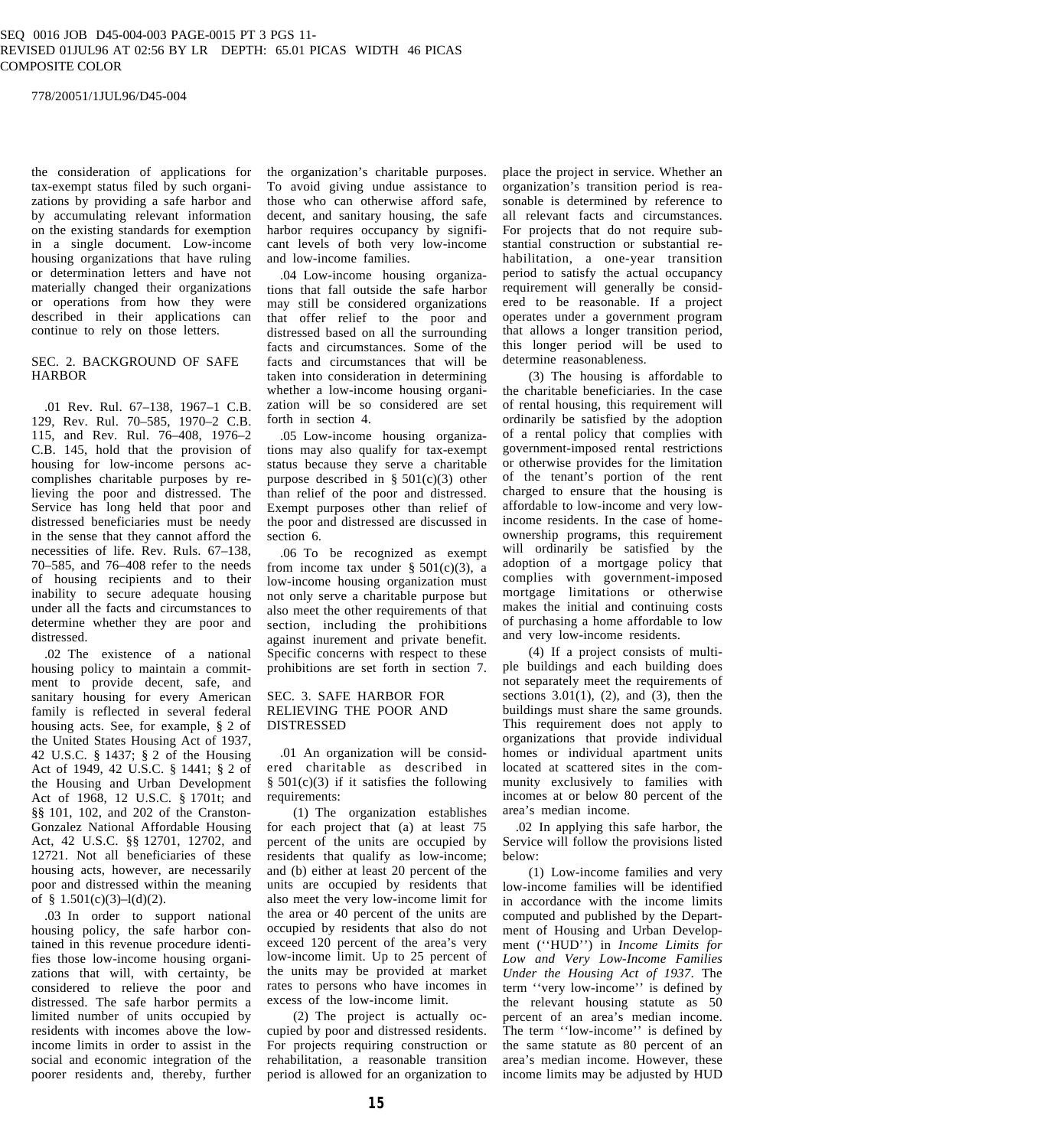to reflect economic differences, such as high housing costs, in each area. The income limits are then tailored to reflect different family sizes. If HUD's program terminates, the Service will use income limits computed under such program as is in effect immediately before such termination. Copies of all or part of HUD's publication may be obtained by calling HUD at (800) 245-2691 (HUD charges a small fee to cover costs of reproduction).

(2) The retention of the right to evict tenants for failure to pay rent or other misconduct, or the right to foreclose on homeowners for defaulting on loans will not, in and of itself, cause the organization to fail to meet the safe harbor.

(3) An organization originally meeting the safe harbor will continue to satisfy the requirements of the safe harbor if a resident's income increases and causes the organization to fail the safe harbor, provided that the resident's income does not exceed 140 percent of the applicable income limit under the safe harbor. If the resident's income exceeds 140 percent of the qualifying income limit, the organization will not fail to meet the safe harbor if it rents the next comparable non-qualifying unit to someone under the income limits.

(4) To be considered charitable, an organization that provides assistance to the aged or physically handicapped who are not poor must satisfy the requirements set forth in Rev. Rul. 72124, 1972–1 C.B. 145, Rev. Rul. 79–18, 1979–1 C.B. 194, and Rev. Rul. 79–19, 1979–1 C.B. 195. If an organization meets the safe harbor, then it does not need to meet the requirements of these rulings even if all of its residents are elderly or handicapped residents. However, an organization may not use a combination of elderly or handicapped persons and low-income persons to establish the 75-percent occupancy requirement of the safe harbor. An organization with a mix of elderly or handicapped residents and low-income residents may still qualify for taxexempt status under the facts and circumstances test set forth in section 4.

# SEC. 4. FACTS AND CIRCUMSTANCES TEST FOR RELIEVING THE POOR AND DISTRESSED

.01 If the safe harbor contained in section 3 is not satisfied, an organization may demonstrate that it relieves the poor and distressed by reference to all the surrounding facts and circumstances.

.02 Facts and circumstances that demonstrate relief of the poor may include, but are not limited to, the following:

(1) A substantially greater percentage of residents than required by the safe harbor with incomes up to 120 percent of the area's very low-income limit.

(2) Limited degree of deviation from the safe harbor percentages.

(3) Limitation of a resident's portion of rent or mortgage payment to ensure that the housing is affordable to low-income and very low-income residents.

(4) Participation in a government housing program designed to provide affordable housing.

 $(5)$  Operation through a community-based board of directors, particularly if the selection process demonstrates that community groups have input into the organization's operations.

(6) The provision of additional social services affordable to the poor residents.

(7) Relationship with an existing  $501(c)(3)$  organization active in lowincome housing for at least five years if the existing organization demonstrates control.

(8) Acceptance of residents who, when considered individually, have unusual burdens such as extremely high medical costs which cause them to be in a condition similar to persons within the qualifying income limits in spite of their higher incomes.

(9) Participation in a homeownership program designed to provide homeownership opportunities for families that cannot otherwise afford to purchase safe and decent housing.

(10) Existence of affordability covenants or restrictions running with the property.

# SEC. 5. EXAMPLES

.01 Application of the safe harbor and the facts and circumstances test is illustrated by the following examples:

(1) Organization *N* operates pursuant to a government program to provide low and moderate income housing projects. Seventy percent of *N*'s residents have incomes that do not exceed the area's low-income limit. Fifty percent of *N*'s residents have incomes that are at or below the area's very low-income limit. Under the program, *N* restricts rents charged to residents below the income limits to no more than 30 percent of the applicable low or very low-income limits for *N*'s area. *N* is close to meeting the safe harbor. *N* has a substantially greater percentage of very low-income residents than required by the safe harbor; it participates in a federal housing program; and it restricts its rents pursuant to an established government program. Although *N* does not meet the safe harbor, the facts and circumstances demonstrate that *N* relieves the poor and distressed.

(2) Organization *O* will finance a housing project using tax-exempt bonds pursuant to § 145(d). *O* will meet the 20–50 test under § 142(d)(l)(A). Another 45 percent of the residents will have incomes at or below 80 percent of the area's median income. The final 35 percent of the residents will have incomes above 80 percent of the area's median income. *O* will restrict rents charged to residents below the income limits to no more than 30 percent of the residents' incomes. *O* will provide social services to project residents and to other low-income residents in the neighborhood. Also, *O* will purchase its project through a government program designed to retain low-income housing stock. *O* does not meet the safe harbor. However, the facts and circumstances demonstrate that *O* relieves the poor and distressed.

(3) Organization *R* provides affordable homeownership opportunities to purchasers determined to be lowincome under a federal housing program. The homes are scattered throughout a section of *R*'s community. Beneficiaries under the program cannot afford to purchase housing without assistance. *R*'s program makes the initial and continuing costs of mortgages affordable to the home buyers by providing assistance with down payments and closing costs. Homeowners assisted by *R* will have the following composition: 40 percent will not exceed 140 percent of the very lowincome limit for the area, 25 percent will not exceed the low-income limit, and 35 percent will exceed the lowincome limit but will not exceed 115 percent of the area's median income. *R* does not satisfy the safe harbor. How